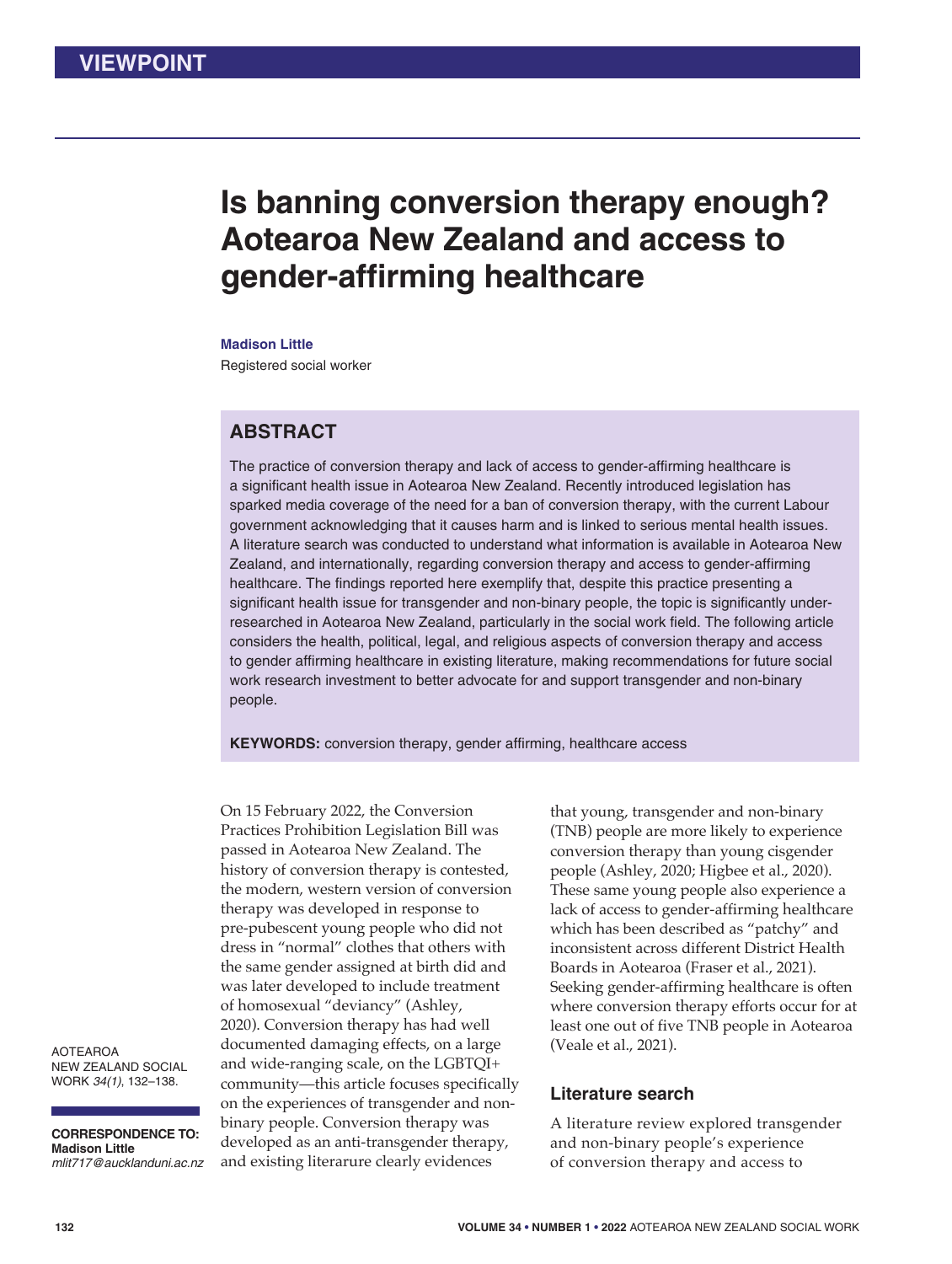gender-affirming healthcare, making recommendations for future social work practice improvement in Aotearoa New Zealand. The literature review explored ethical, health, political, legal and religious related aspects to the practice of conversion therapy and possible ban, and the parallel issue of access to gender-affirming healthcare. Taylor and Francis Journals Online, Google Scholar and EBSCO Host were used to perform literature searches. The key search term "conversion therapy" paired with "Aotearoa" or "New Zealand" drew no results on Taylor and Francis or EBSCO Host. The *Aotearoa New Zealand Social Work* journal was also searched to identify any exisiting articles on conversion therapy or gender-affirming healthcare. All search terms drew no results; when searching "transgender" as a key term, only one article was produced related to aged care social work with gender minority people. The Google Scholar search produced articles and reports published by psychology and other medical professionals regarding conversion therapy in Aotearoa New Zealand which have been drawn on in this article. The key terms were searched again focussing on any international social work evidence, again there was very little research available regarding social work support for TNB people and even less in the advocacy space of access to gender-affirming healthcare. Some articles were identified regarding transgender people's experience of access to reproductive healthcare or "women's healthcare" settings and the findings in these mirrored that access to genderaffirming healthcare, was inconsistent and an area of huge stigma for many people.

The lack of existing research identified especially in the social work field—is disappointing and something that requires investment for better support of TNB people in Aotearoa New Zealand navigating the healthcare system. Both access to gender-affirming healthcare

and ending conversion therapy are areas where social work has an obvious role in advocacy on both a micro and macro scale; however, very limited literature exists around best practice. What is very clear from the literature identified from medical and legal fields is that access to gender-affirming healthcare is paramount to both the physical and mental wellbeing of TNB people and banning conversion therapy alone will not achieve this. Greater understanding and commitment to enacting change and accessible genderaffirming healthcare across the medical profession are essential and something that the social work field should assist in.

## **Definitions of main terms**

Conversion therapy is an attempt to "change someone's sexual orientation to 'heterosexual' or their gender identity to 'cisgender'" (Higbee et al., 2020, p. 1). Conversion therapy is used by groups, organisations and mental health professionals by way of hypnosis, electric shock therapy, behavioural talk therapy and more. It is also used at a lower level by communities and parents through prayer, shaming and creating strict discipline environments (Higbee et al., 2020). Conversion therapy has been scientifically proven to be inefffective, to cause long-term psychological damage, and is condemned by many professional scientific bodies such as the American Psychological Association (Higbee et al., 2020).

Gender affirming healthcare is defined by the Aotearoa Transgender Health Reasearch Lab as "healthcare that is respectful and affirming of a person's unique sense of gender and provides support to identify and facilitate gender healthcare goals" (Oliphant et al., 2018, p. 4). This can include, but is not limited to, hormone therapy, provision of puberty blockers, surgery, speech language therapy, safe use of binders and laser hair removal (Oliphant et al., 2018).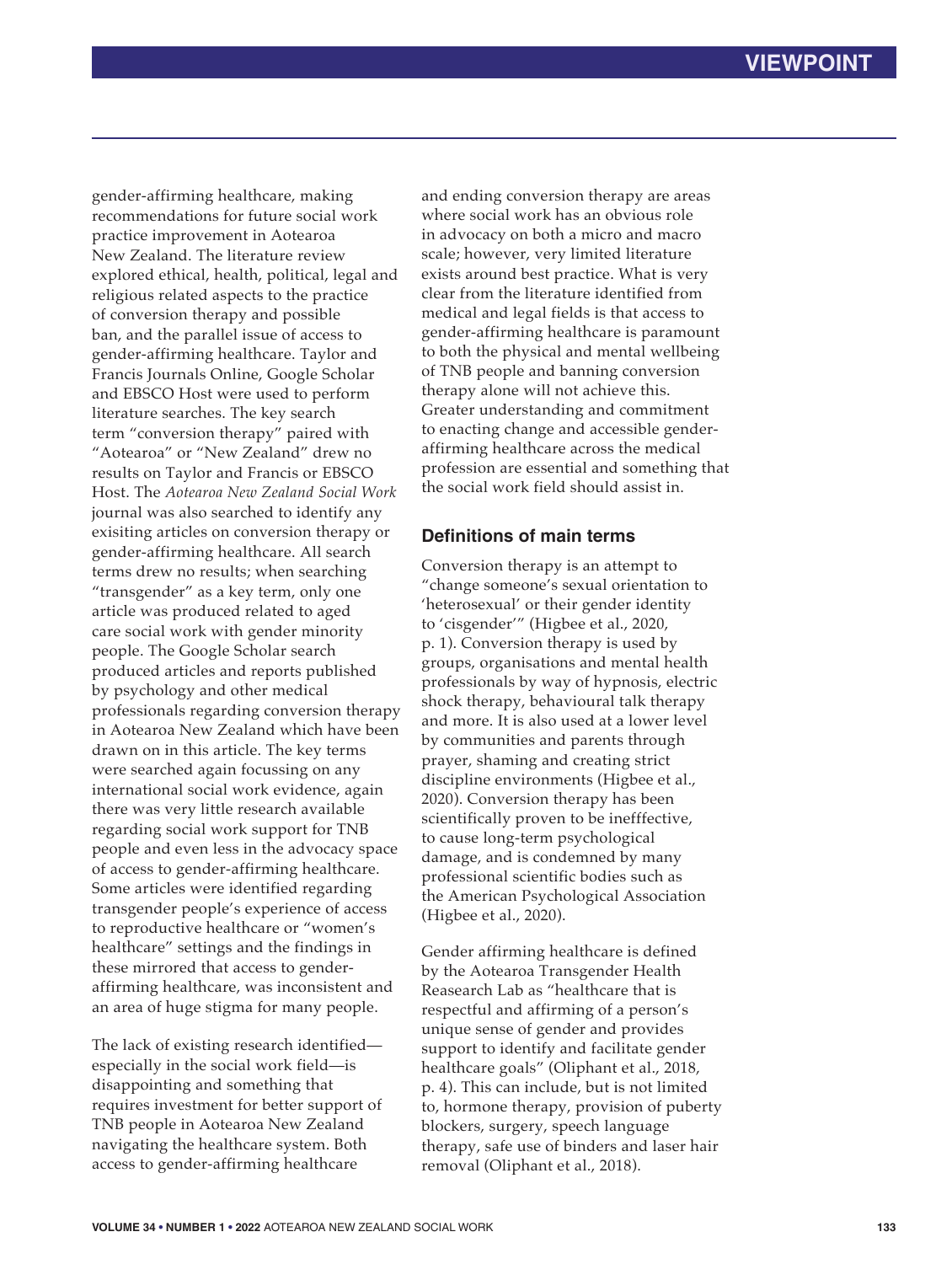**Critical analysis of ethical, health, political, legal, and religious aspects of conversion therapy and access**  to gender affirming healthcare in **existing literature.**

#### *Ethical and health aspects*

Conversion therapy has serious ethical considerations that have major impacts on the health and wellbeing of TNB people. Bidell and Stepleman (2017) detail how health professionals historical consideration of LGBTQI+ people as "mentally ill or disordered, [has] supported and legitimized erstwhile moral, social, and legal stigmatization" (p. 1306). This stigmatisation, which includes offering and performing conversion therapy, has led to serious physical and mental health disparities for LGBTQI+ people internationally (Bidell & Stepleman, 2017). A major study surveying effects of conversion therapy on TNB people in Aotearoa New Zealand found it was "significantly associated with worse outcomes on all mental health variables" (Veale et al., 2021, p. 4). Exposure to conversion therapy also meant that participants were more likely to experience internalised transphobia, further detrimentally impacting their mental health. This evidence mirrors other large international studies such as Turban et al. (2020) who found higher rates of mental distress, depression, lifetime suicidal ideation, suicide attempts and hospitalisation rates following suicide attempts than TNB people who had not been exposed to conversion therapy. It has been widely reported that conversion therapy is not ethical, based on these detrimental health outcomes, and is at odds with the many ethical codes health professionals are bound by to care for people without stigma or bias, and not to do harm (Cramer et al., 2008). Absence of conversion therapy does not, however, equal access to gender-affirming healthcare and inequity in provision of gender-affirming healthcare persists in places where conversion therapy has been banned (Mendos, 2020). Provding gender-affirming healthcare is considered in Aotearoa to be part of medical ethical

requirements to do no harm, as withholding it can exacerbate mental health challenges (Oliphant et al., 2018).

I could not source any social work literature from Aotearoa related to the ethics of genderaffirming healthcare, despite social work being available at many primary and public health care providers that provide gender-affirming healthcare. Some articles from the United States were identified regarding reproductive healthcare for transgender women and experiences of "women's healthcare settings" which evidenced inconsistency in medical advice, constant misgendering and assumptions made about their sexuality and reproductive desires by medical professionals (Gomez et al., 2020; Gomez et al., 2021). These experiences mirror the aforementioned practices that do not align with medical ethical requirements to do no harm and research participants expressed anxiety in accessing these services or avoiding them altogether (Gomez et al., 2021). Supporting access to gender-affirming care is in line with the values of the Aotearoa New Zealand Association of Social Workers (ANZASW) code of ethics, such as rangatiratanga, valuing diversity and advocating for self-determination, or manaakitanga, supporting the mana of all people and treating one another with respect (ANZASW, 2019). Broader literature on working with LGBTQI+ clients addresses the need for the social work field to advocate for equity and access improvement by "challenging systems that reinforce unequal power relations" (Phillips, 2014, p. 139). Phillips (2014) notes that policy, legal and institutional change is required to achieve changing power dynamics; Burdge (2007) goes further to recommend challenging the gender binary on a micro level and meso level with clients, colleagues, communities and work places can be done by social workers to enact change.

# *Political and legal aspects*

Internationally, Brazil, Ecuador, Germany, Malta and Aotearoa New Zealand have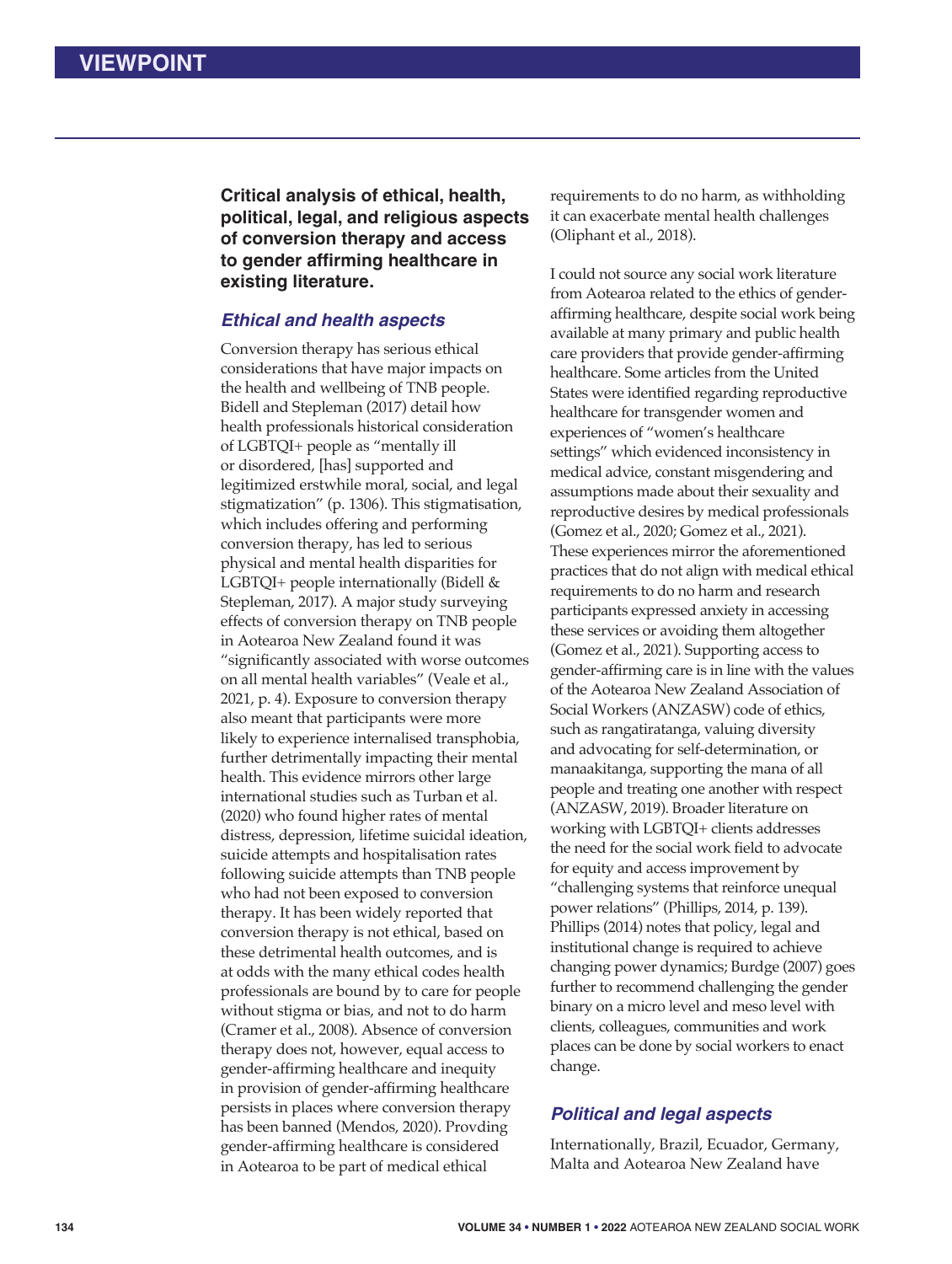banned conversion therapy and states within the US, Canada, Australia and Spain have done so too. A report commissioned by the United Nations Human Rights Office of the High Commissioner (2020) with submissions from over 33 nations and 94 organisations and professionals recommended an international ban on conversion therapy (Madrigal-Borloz, 2020). Aotearoa New Zealand did not make a submission, however the Transgender Health Research Lab NZ did. The New Zealand Labour Party campaigned in 2020 to ban conversion therapy if re-elected. This bill attracted 106,700 submissions during the select committee process, the largest amount of submissions in Aotearoa New Zealand history (Walters, 2021). At the third and final reading of the bill on 15 February 2022, all parties voted in favour of the bill with the exception of the National Party who chose to allow MPs to use a conscience vote, the bill was passed almost unanimously with 112 MPs in favour and 8 MPs against (Scotcher, 2021). In terms of access to gender-affirming care, no laws exist in Aotearoa stating it must be provided; however, all people have a right to non-discriminatory healthcare and guidelines from the the World Professional Association of Transgender Health have been specifically adapted to guide Aotearoa health professionals in providing genderaffirming healthcare (Oliphant et al., 2018).

Non-discriminatory healthcare is an area where again social work literature is minimal, but social work advocacy is evident. The ANZASW made a submission to the Justice Committee declaring its unequivocal support of the proposed conversion therapy legislation in New Zealand (ANZASW, 2020). The ANZASW suppported the bill during the select committee process on the basis that it would stop experiences of discrimination and harm inflicted on the rainbow community by current conversion therapy practices. The ANZASW submission directly tackled the controversy raised around potential for prosecuting parents, stating that, if it was removed, there was a possibility of finding loopholes to continue

perpetuating harm and normal everday parenting was already protected under the proposed bill. If a parent were to practise conversion therapy on their child, their potential prosecution is consistent with the United Nations Convention on the Rights of the Child and the Oranga Tamariki Act 1989 which forbids parents from perpetrating serious harm to their children (ANZASW, 2020). The ANZASW also advocated for an amendment to the bill that would see social workers be protected like other healthcare practitioners in providing their services. This is not to say that healthcare practitioners are exempt and can provide conversion therapy but, that if clients are seeking therapeutic services regarding their sexual orientation or gender identity they can still receive these to support their wellbeing (provided it adheres to the usual ethical codes). The ANZASW argued that, while social workers are not part of the Health Practitioners Competence Assurance Act 2003, they are registered under a different but very similar Social Workers Registration Act 2003 with complementary ethical codes and should be extended the same protection. This recommended change was not included in the final Bill.

#### *Religious aspects*

Internationally, religious groups are amongst the strongest supporters of maintaining conversion therapy (Mendos, 2020). Many religious arguments in support of conversion therapy centre around being homosexual and transgender as a "choice" and to choose this is to sin, they also argue a ban of conversion therapy is an infringement on religious freedoms (Utter, 2019). These matters are addressed differently depending on the place laws are enforced. In the United States, statewide bans on conversion therapy pertain only to medical professionals, people providing non-medical interventions based on their religious beliefs are allowed to do so (Mendos, 2020). The Conversion Practices Prohibition Legislation Bill 2022 provides some protection for homophobic and transphobic religious beliefs/principles as it is directed only at banning conversion practice that is performed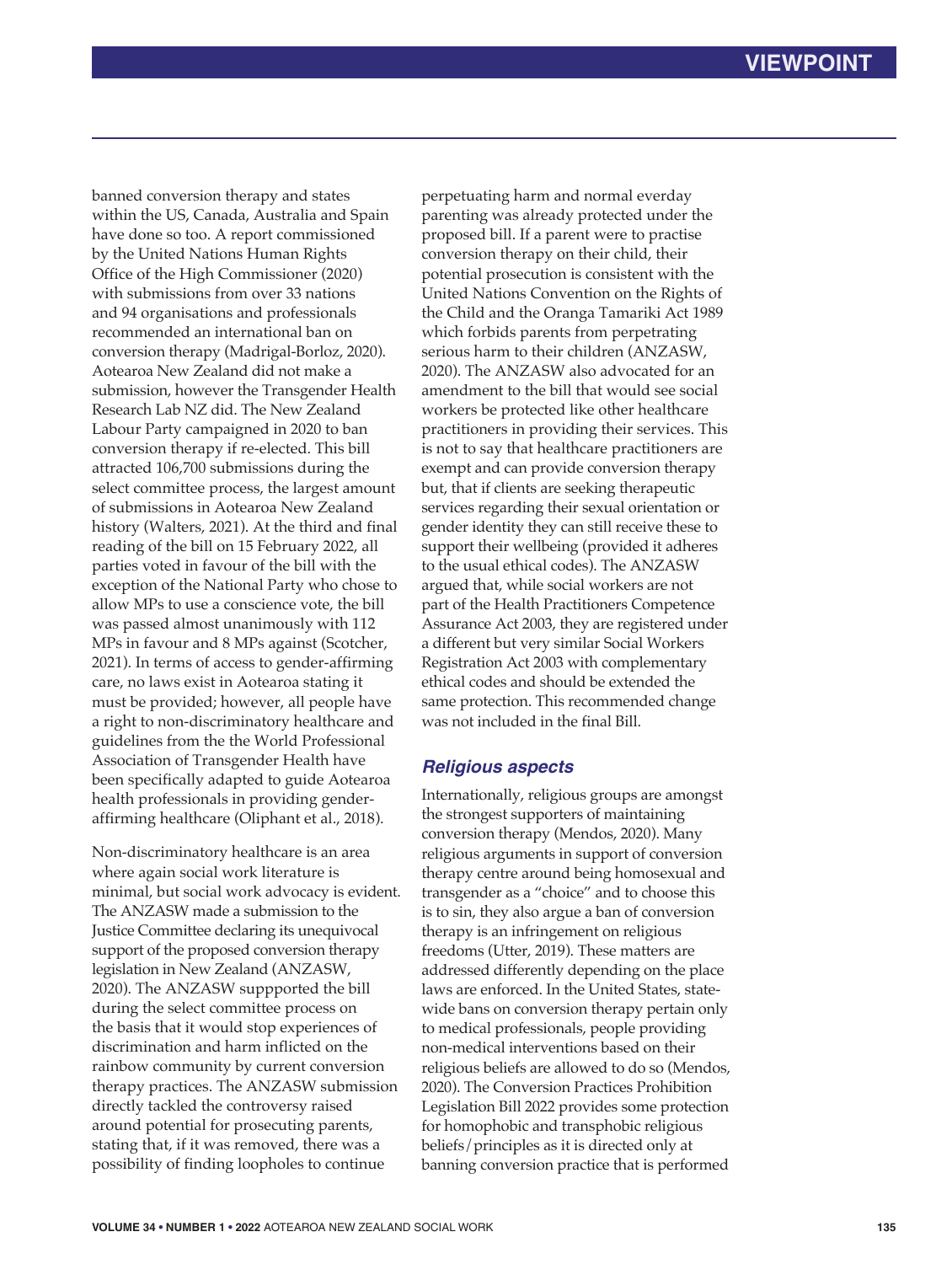with the intention of *changing* or *suppressing* the person's sexual orientation, gender identity, or gender expression, excusing general expression of religious beliefs (s5.2).

The Substance Abuse and Mental Health Services Administration (SAMHSA, 2015) from the US Department of Health and Human Services makes the important distinction that increased health risks faced by TNB people are not experienced because of their identity but rather are products of environmental stressors and stigma created through multiple social systems such as family, school and religion. In the United States, evidence suggests that homosexual people seeking conversion therapy occurs "primarily among religious communities that view minority sexual orientations as undesirable or morally wrong" (SAMHSA, 2015,). This provides a difficult tension for lawmakers regarding freedom of religion and ethics as this freedom inevitably causes harm.

Again no social work literature was identified regarding the intersection of religion and conversion therapy or access to gender-affirming healthcare. However, using religion as justification for any kind of client intervention is against the code of conduct that all registered social workers must adhere to in Aotearoa. Priniciple 3 of the Code of Conduct requires that social workers "be aware of any personal or religious beliefs or moral positions you have and make sure these do not override a client's right to selfdetermination and to receive quality social work service" (Social Workers Registration Board, 2016, p. 9).

# **Recommendations for improving health and wellbeing services for transgender and non-binary people and the social work contribution**

Banning conversion therapy is a step in the right direction; however, health services require serious improvement on all levels to provide equitable health outcomes for TNB people. In the United States, research policy

papers have emphasized how the outlawing of conversion therapy must also include efforts by the government to increase access to gender affirming care simultaneously (SAMHSA, 2015).

At a macro and meso level, SAMHSA (2015) recommend the adoption of public and health policies that counter discrimination and increasing access to healthcare. Public policy countering discrimination is important to healthcare as all individuals providing healthcare are influenced by social and cultural norms that can be transphobic in nature. While social workers usually cannot create public and health policies, they can inform their creation through submissions and highlighting to members of parliament the need for stronger policies. Evidence of this is seen in the ANZASW's aforementioned submission to the select committee on banning conversion therapy. Academic social work in Aotearoa New Zealand can also be used to inform policies; currently very little exists in the conversion therapy and gender-affirming care field with it primarily coming from other health professions and sociology departments. The academic social work field should make a concerted effort to contribute to these areas that are heavily underresearched such as TNB people's experience of accessing gender-affirming care in Aotearoa New Zealand (Fraser et al., 2021).

SAMHSA (2015) highlight the need for greater information and training for healthcare providers. Limited studies have been completed regarding social work student competencies working with TNB people and those that have been published found that students are more likely to feel competent working with lesbian, gay and biexual people over transgender or nonbinary people (McCarty-Caplan, 2020). Steps could be taken to include LGBTQI+ health in training or core papers in social work degrees to ensure graduating social workers are better equipped to work with TNB people. This could also be required as part of the Continued Professional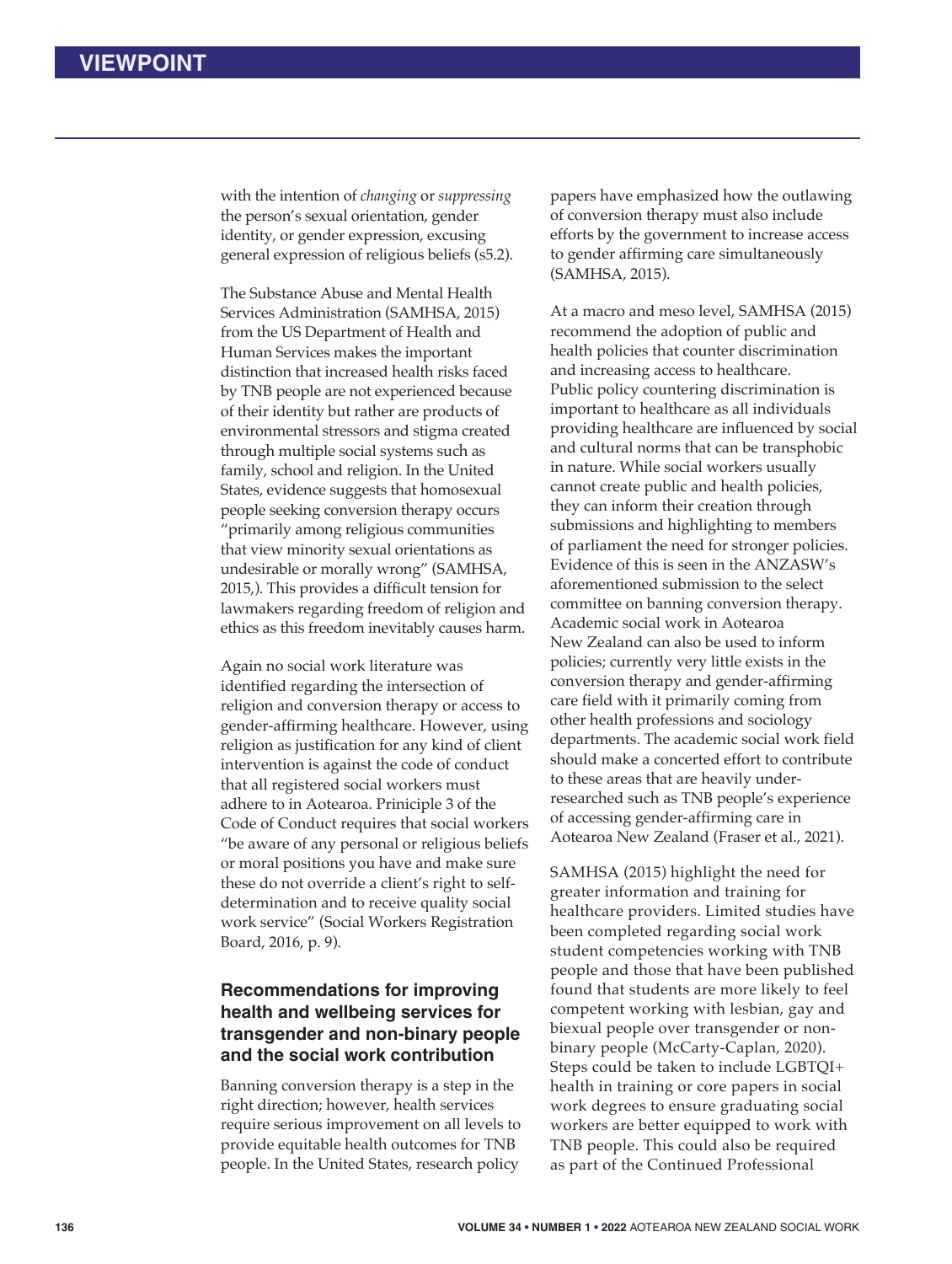Development component of social work registration in Aotearoa and social workers could be champions for further learning about TNB people's health needs and rights in their workplaces. Social workers at primary healthcare providers could play an essential role in normalising conversations around gender identity and improving access to gender-affirming care. There are limited studies on non-binary youth and access to healthcare, but those that do exist show that non-binary youth are less likely to share their identity with their GPs meaning they do not access the correct care and advocacy in this space would likely improve health outcomes (Clark et al., 2018).

This kind of advocacy is not only limited to social workers working directly in the health sector, as an approachable social worker "first conversation" about gender identity between a client and professional could be had in any area of social work such as community, family and school settings. Social workers in schools could engage in fostering inclusive school policies that will ensure TNB students are accepted and celebrated for who they are, and an environment where parents can be supported if necessary by the social worker and school environment as their child may access gender-affirming healthcare.

On a micro level, social workers can undo gender binary constructs in their own practice and immediate world, and provide practical supports to TNB clients. In professional practice, social work academics such as Witt and Medina-Martinez (2021) and Burdge (2007) implore social workers to challenge their practice and reflect on how they may reinforce gender binary stereotypes or harmful messaging. In very simple terms this could be failing to ask what pronouns people use or making assumptions about how people identify, appearing uncomfortable when discussing gender identity and not having knowledge of commonly used terms. Practical supports

could be removing barriers to accessing and affirming healthcare such as ensuring travel needs are met to get to specific doctors (Clark et al., 2018). This could also include supporting whānau meetings to ensure parents and other family members understand the importance of this healthcare, and/or facilitating referrals to parent support groups for more information. It could also be referring to organisations such as OutLine who are Aotearoa specialists in supporting TNB people, including peer support services and advice on where to get genderaffirming healthcare.

### **Conclusion**

Despite conversion therapy and access to gender-affirming healthcare being a relatively new and under-researched area, a significant amount of literature could be found internationally pertaining to the multiple different political, legal, ethical and religious aspects. This literature was largely sourced from other health professions and there is a very obvious lack of literature produced in this area from the social work field, especially in Aotearoa New Zealand. To inform best practice for social workers in supporting TNB people to access gender-affirming healthcare and improve its overall accessibility, a concerted effort must be made to undertake further research to create these models and provide training for new and existing social worker. For TNB people to gain equitable access to healthcare and the gender-affirming healthcare they deserve, the social work field must upskill in supporting this access and playing an active role in systemic health changes such as policy creation and implementation and organisation advocacy required to do so.

Submitted 14 February 2022

Accepted 27 March 2022

Published 13 May 2022